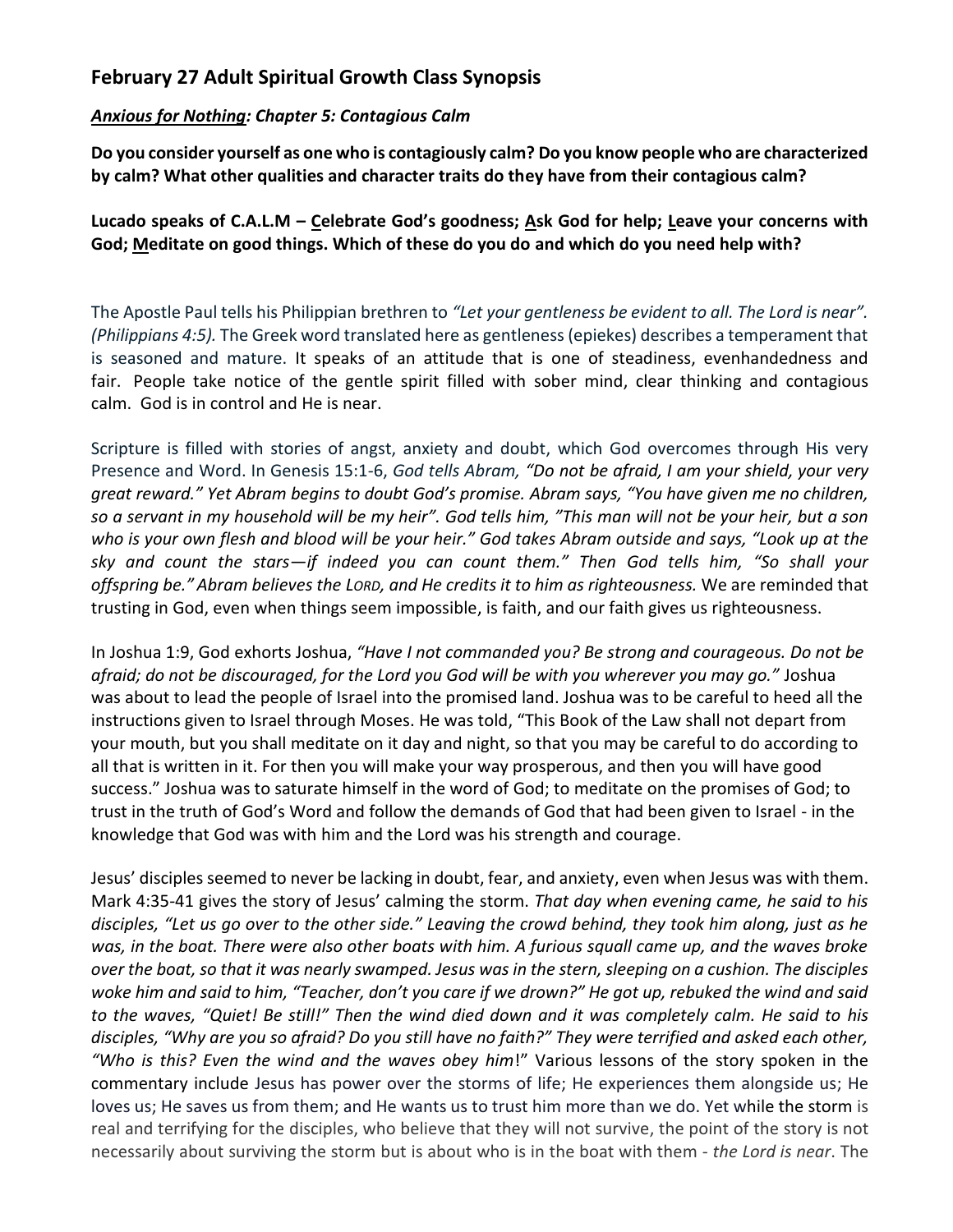epitome of calm, storms don't worry Jesus. He's right there with us during them, but he's perfectly calm. He isn't terrified, impatient or worried. In fact, He's so calm, He's asleep. We may wonder why on earth He doesn't get up and do something. We start to wonder if He even knows our trouble, if He cares, if He even can do anything about it, if He's really all he's cracked up to be. Like the disciples, we believe He's there. In the disciples' case, they could actually see him lying there asleep. We believe He's there, but we may think that He just seems asleep as he was during the storm that day on the Sea of Galilee. The psalmist had the same lament in Psalm 44:23-24: *"Awake, Lord! Why do you sleep? Rouse yourself! Do not reject us forever. Why do you hide your face and forget our misery and oppression?"* The not-so-obvious lesson may be that Jesus was just as much in control, and the disciples were just as safe in His hands, while He was asleep as while He was awake.

The story of the feeding of the 5000 is one of Jesus' great compassion on the multitude while teaching His disciples. Given in Matthew 14, as with the other three Gospel accounts, the story followed more than 12 different occasions where the disciples witnessed Jesus performing miracles of healing, raising the dead, and even calming a violent sea with them in the boat. Here a great multitude followed Jesus even though He went out to a deserted place to be alone. In spite of this imposition, Jesus still served the multitude with great compassion. In Matthew 14:15-16, the disciples expressed their frustration and angst: *When it was evening, the disciples came to Him and said, "This place is desolate and the hour is already late; so send the crowds away, that they may go into the villages and buy food for themselves. But Jesus said to them, "They do not need to go away; you give them something to eat!"* In John 6:5-13, *Lifting up his eyes, then, and seeing that a large crowd was coming toward him, Jesus said to Philip, "Where are we to buy bread, so that these people may eat?" He said this to test him, for he himself knew what he would do. Philip answered him, "Two hundred denarii worth of bread would not be enough for each of them to get a little."*

Here, the disciples did not want to be bothered with the crowd and did not have the resources to buy bread to feed the multitude. Even if they had the money, it would be impossible to obtain the bread to feed them all given the desolate area they were in. They over-looked the very One who was near and who was fully capable and willing to fulfill the hunger.

*One of his disciples, Andrew, Simon Peter's brother, said to him, "There is a boy here who has five barley loaves and two fish, but what are they for so many?" Jesus said, "Have the people sit down." Now there was much grass in the place. So the men sat down, about five thousand in number. Jesus then took the loaves, and when he had given thanks, he distributed them to those who were seated. So also the fish, as much as they wanted. And when they had eaten their fill, he told his disciples, "Gather up the leftover fragments, that nothing may be lost." So they gathered them up and filled twelve baskets with fragments from the five barley loaves left by those who had eaten.*

The abundance of the Lord's grace was so great that all were fed and so precious that all fragments were gathered, such that none were lost with twelve baskets filled. One day later, Jesus declared, "I am the bread of life, whoever comes to me will never for hungry and whoever believes in me will never be thirsty. The work of God is this: to believe in the one he has sent."

A song to reflect and pray on:

[Praise You In This Storm -](https://www.bing.com/videos/search?q=praise+you+ion+teh+storm&&view=detail&mid=D3C17025AF223622626ED3C17025AF223622626E&&FORM=VRDGAR&ru=%2Fvideos%2Fsearch%3Fq%3Dpraise%2Byou%2Bion%2Bteh%2Bstorm%26qs%3Dn%26form%3DQBVDMH%26sp%3D-1%26pq%3Dpraise%2Byou%2Bion%2Bteh%2Bstorm%26sc%3D8-24%26sk%3D%26cvid%3DC515EEE86EE1462AAD44DC6B9E813051) Casting Crowns (Lyrics) - Bing video